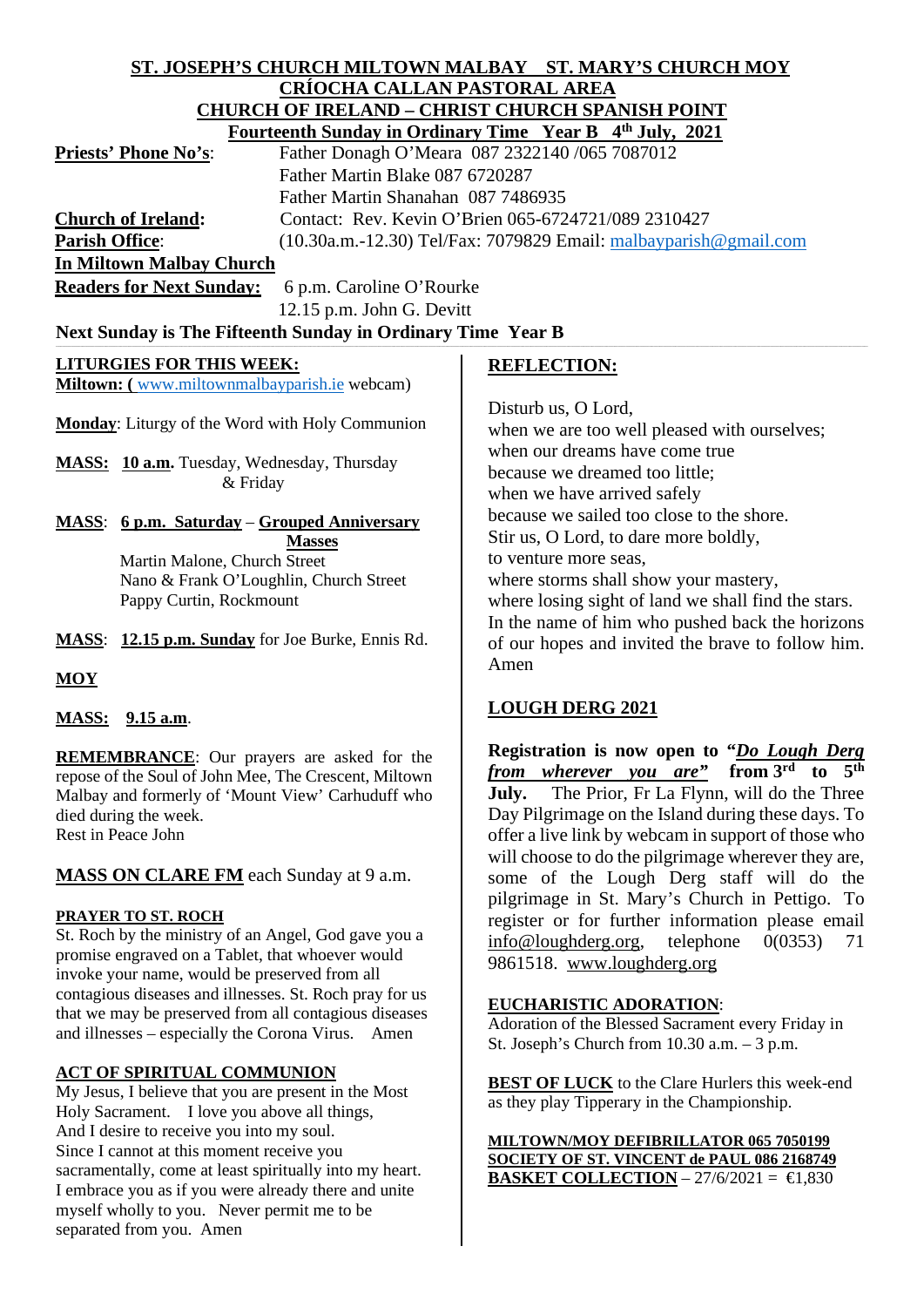## **DANCE ATTACK STAGE ACADEMY**

is finally coming to MILTOWN MALBAY!! Classes will commence Saturday September 4th in the Miltown Malbay Community Centre. 10am - 11am class for ages 4-7 11am - 12pm class for ages 8-14 **REGISTRATION DAY** - \*Saturday August 7th from 12pm - 2pm in the foyer of the Community Centre\*

Get in touch by emailing Yvonne at [yvonne@danceattackstudio.com](mailto:yvonne@danceattackstudio.com) to enrol

#### **IRISH CHURCH MUSIC ASSOCIATION SUMMER SCHOOL GOES VIRTUAL**

For the first time ever, this year's Irish Church Music Association (ICMA) Summer School will be hosted online from Wednesday  $7<sup>th</sup>$  to Saturday  $10<sup>th</sup>$  July. This year's theme is 'Songs of Love, Faith, Trust and Praise.' Each session of the Summer School will begin at 8 p.m. each day on Facebook Love and You Tube. For those unable to tune in live, a recorded version of each session will be available on the ICMA website. This is a great opportunity for anyone involved in church music to link in and learn some new music. For more information see icmamusic.ie

**Now Enrolling: Free Adult** water colour Painting and Drawing classes commencing Sept 2021 at the College of Further Education and Training, Miltown Malbay Campus. No experience necessary. To book a place or for more information contact 065 6897654/086 0752014 or email [antoinette.houlihan@lcetb.ie](mailto:antoinette.houlihan@lcetb.ie)

**Now Enrolling: Free Adult** Chair Yoga classes commencing September 2021 at the College of Further Education and Training, Miltown Malbay Campus. To book a place or for more information contact 065 6897654/086 0752014 or email [antoinette.houlihan@lcetb.ie](mailto:antoinette.houlihan@lcetb.ie)

**MUSIC CLASSES – ENNIS**: Summer Violin, Fiddle, Guitar and Ukulele classes. Instruments available to rent. Children (Age 4+) and adults welcome. Beginner to advanced. Please contact 087-7735193 (violin) 089- 4385021 (guitar)

**CLOTHES COLLECTION** supporting Friends of Calcutta ( CHY No: 13218) over the weekend of Saturday July 10th and Sunday July 11th. All items of clothing , footwear, curtains, towels, bed sheets etc most welcome and can be left outside Milltown Malbay or Mullagh Church at any stage up to end of collection at 3pm on Sunday. To view a short film which captures the joy of what you helped fund in 2019 please visit 'Rajiv 20' on 'YouTube'. All enquiries to Michael Hopkins 087 9073074 who will arrange the collection over the weekend and who will be delighted to discuss their work which began in the City of Joy in 1994.

### **RETURNING TO MASS:**

We warmly welcome everybody back to Mass**.** Masses will be at the usual times in Miltown

**6 p.m**. Saturday & **12.15 p.m**. Sunday **9.15 a.m**. in Moy Morning Masses will resume at 10 a.m. in Miltown from Tuesday to Friday. Prayer Service with Holy Communion on Mondays at 10 a.m.

We are concerned for the safety of everybody so at a recent Pastoral Council meeting we decided on the following safety measures:

- Hand sanitisers are available at each church. We ask you to avail of these as you enter the Church.
- If you wish to remain in your car and listen to Mass on the Speaker we will bring you Holy Communion to your car.
- We ask you to adhere to social distancing by being aware of the signs on the floor.
- Families are welcome to sit together, two people per seat from different households (seated on either side of the seat). Stewards will guide you to your place.
- Eucharistic Ministers will wear face masks and sanitise hands before giving out Holy Communion.
- Speakers are installed outside so if anybody wants to stay outside they are welcome to do that too.
- Because of Covid 19 we won't be passing around the baskets for our collection as usual. Baskets will be placed at each church door so that you can place your contributions in them.
- We ask people to receive Holy Communion on the hand if at all possible. If there are people seated in the gallery please stay there. A Eucharistic Minister will come up to you.
- At the end of Mass we will exit the Church in stages beginning with the right hand side aisle

**WILLIE CLANCY WEEK**: To celebrate Willie Clancy week we will have the Turf Shed Members in Concert on Tuesday night from Mullagh Church at 8pm [\(www.kibparish.ie/webcam\)](http://www.kibparish.ie/webcam)

And on Thursday night at 8pm a host of Traditional Musicians from Miltown Malbay Church [\(www.miltownmalbayparish.ie/web-cam\)](http://www.miltownmalbayparish.ie/web-cam)

This is an ONLINE event, no audiences on the night. Please make people aware who might be living overseas.